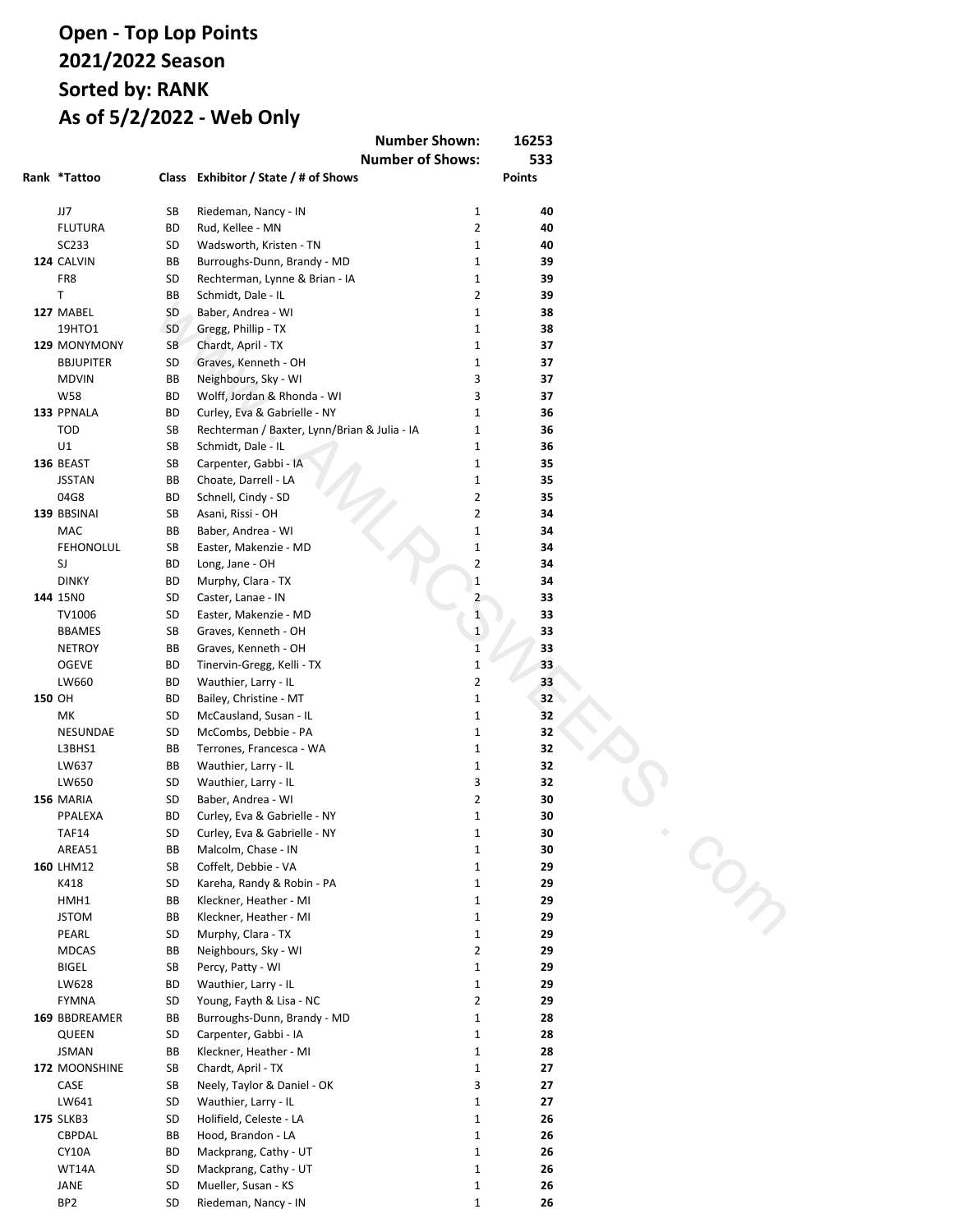## **Open - Sweepstakes Points 2021/2022 Season Sorted by: RANK As of 5/2/2022 - Web Only Number Shown: 16253**

| <b>Number of Shows:</b>                            |        | 533        |
|----------------------------------------------------|--------|------------|
| Rank Exhibitor / State / # of Shows                |        | Points     |
| 61 Mackprang, Analynn - UT                         | 17     | 655        |
| 62 Brattlie, Hanna - WI                            | 3      | 620        |
| 63 King, Lauren - TX                               | 2      | 619        |
| 64 Fulmer / Posey, Brandon & Christy - SC          | 9      | 602        |
| 65 Gregg, Phillip - TX                             | 8      | 571        |
| 66 Rowell, Michaela - IA                           | 4      | 518        |
| 67 Wolff, Jordan & Rhonda - WI                     | 9      | 511        |
| 68 Terrones, Francesca - WA                        | 5      | 480        |
| 69 Devlin, Terri - VT                              | 5      | 444        |
| 70 Taylor, Brandon - LA                            | 12     | 431        |
| 71 Stewart, Amy - OH                               | 6      | 403        |
| 72 Neely, Taylor & Daniel - OK                     | 6      | 386        |
| 73 Gilliatt, Cindy - IN                            | 6      | 370        |
| Huston, Jr., Mike - TN                             | 9      | 370        |
| 75 Orler, Nakol - KS                               | 6      | 368        |
| 76 Veach, Hailey - IA                              | 1      | 340        |
| 77 Mueller, Susan - KS                             | 4      | 332        |
| 78 Kabela, Carson - TX                             | 5      | 298        |
| 79 Burton, Clarisssa - OK                          | 3      | 291        |
| 80 Bailey, Dustin - MT                             | 9      | 266        |
| 81 Brattlie, Rylee - WI                            | 3<br>4 | 221<br>210 |
| 82 Baxter, Julia - IA                              | 4      | 203        |
| 83 Barrett, Daniel - ND<br>84 Kennedy, Brooke - OH | 6      | 193        |
| 85 Goetze, Jessica - MN                            | 2      | 192        |
| 86 Douglas, Andrea - IL                            | 5      | 171        |
| 87 Costner, Genesis - LA                           | 6      | 170        |
| 88 Tate, Lillian - GA                              | 2      | 165        |
| 89 Rivers, Torre - NY                              | 8      | 161        |
| 90 Malcolm, Chase - IN                             | 1      | 160        |
| 91 Campbell, Evangeline - OK                       | 4      | 149        |
| 92 Moore, Lilly - OH                               | 3      | 139        |
| 93 Cape, Abigail - OR                              | 5      | 133        |
| 94 Lloid, Tammy - LA                               | 5      | 122        |
| 95 Redwine, Faith - IN                             | 6      | 121        |
| 96 Larson, Ethan - CA                              | 1      | 120        |
| 97 Griffin, Joan - AR                              | 3      | 118        |
| 98 Knutsen, Cooper - CA                            | 1      | 115        |
| 99 Berthelot, Anthony - LA                         | 4      | 113        |
| <b>100</b> Jared, Sr., Mark - KY                   | 2      | 112        |
| 101 Anderson, Kenna - NE                           | 2      | 106        |
| 102 Vandiver, Heather - KY                         | 2      | 103        |
| 103 Terrones, Carmella - WA                        | 5      | 101        |
| 104 Neely, Taylor & Dylan - OK                     | 2      | 96         |
| 105 Paulsey, Reisa - CA                            | 1      | 86         |
| 106 Goetze, Keith - MN                             | 2      | 84         |
| 107 Bennett, Abigail - KY                          | 3      | 82         |
| 108 Malcolm, Carter - IN                           | 1      | 81         |
| 109 Easton, Nelson - MI                            | 1      | 77         |
| 110 Cosenza, Savannah - NJ                         | 2      | 74         |
| 111 Buckley, Sarah - ME                            | 2      | 66         |
| 112 Kane, Jamie - WI                               | 1      | 64         |
| 113 Cimaroli, Matthew - WI                         | 3      | 63         |
| 114 Caster, LaDonna - IN                           | 5      | 57         |
| 115 Pisarski, Deb - NY                             | 4      | 54         |
| 116 Walls, Katja - IL                              | 2      | 52         |
| 117 Woehl, Phyllis - SD                            | 2      | 46         |
| 118 Swanson, John - IL                             | 1      | 44         |
| Woehl, Randy & Phyllis - SD                        | 2      | 44         |
| 120 Rieker, Margo - MT                             | 3      | 42         |